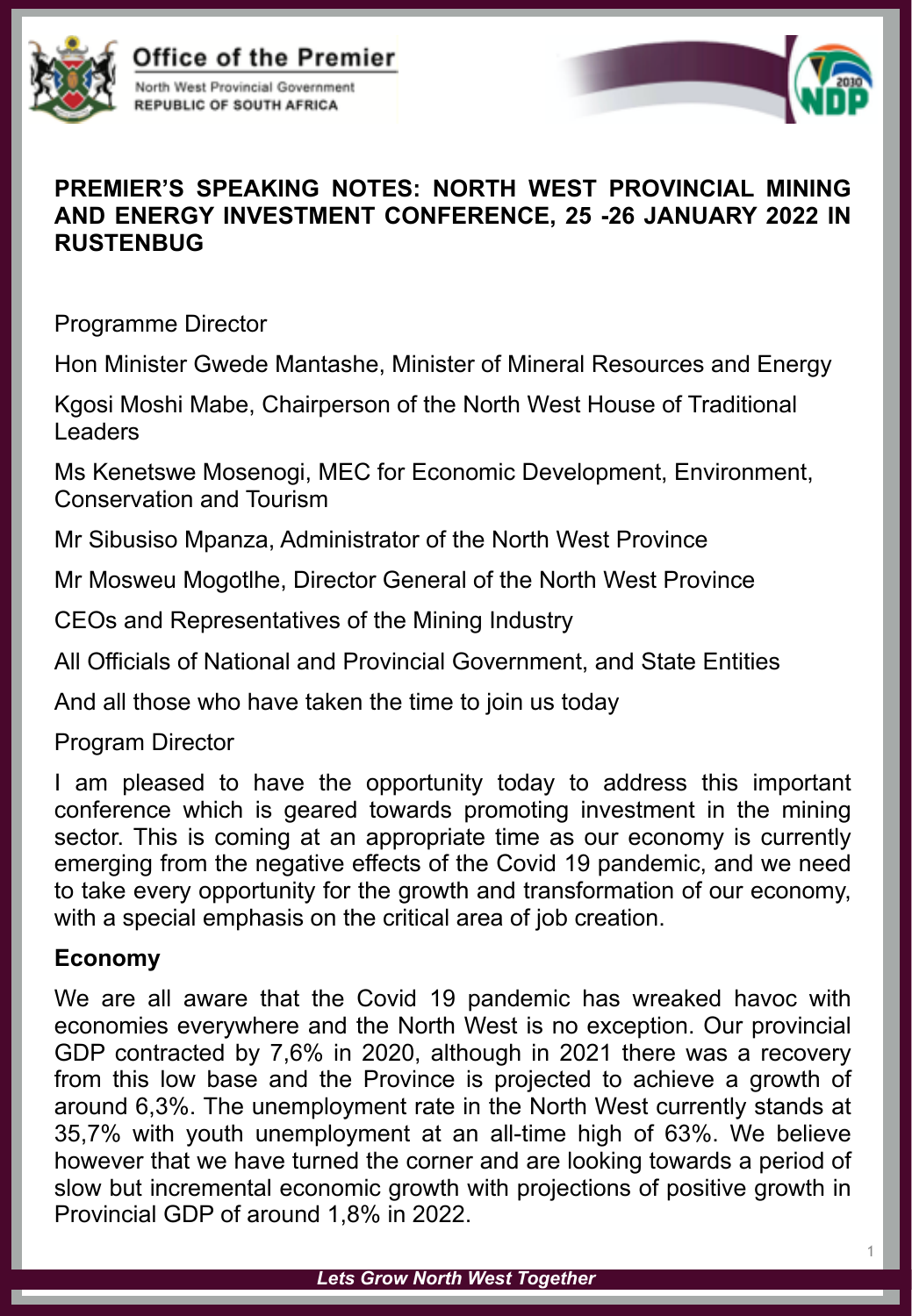In building the economy of the North West we recognise that mining has a critical role to play. The North West is a mining province with over 300 active mines currently in operation. Mining comprises 29,9% of the provincial GDP, and 15% of the employment in the province. It should also be noted that mining in the North West contributes 24,4% of the national mining economy.

Platinum group metals are a major product of the mining sector in the North West as the province contributed 40% of the world's platinum and 55% of South African platinum production in 2017. The North West province also accounts for 70% of the stone and granite production, 32% of chrome and 20.7% of gold production in South Africa.

Other minerals produced in the province include diamonds, vanadium, slate, limestone, nickel, silica, manganese, phosphate, fluorspar and zinc. We are therefore a significant role player on the national mining stage.

## **Service Delivery**

Today we have assembled here to forge stronger relationships between government and the mining industry to further the growth of this industry and to ensure that mining meaningfully contributes towards the development and transformation of our society as a whole. We realise that it is our responsibility as government to create an enabling environment within which industry can flourish and in so doing create the much needed jobs in our province.

To this end we have set up an Accelerated Service Delivery Programme for the North West Province in order to ensure that basic services are provided not just to our communities but also to business and industry in the North West. As a provincial government we are working together with the relevant national departments, entities and municipalities to ensure that a cooperative governance framework is in place so that the business sector can be well supported.

As part of this initiative we have recently set up an Interdepartmental Task Team on Water Provision in order that the challenges faced in terms of water provision are dealt with in an integrated and effective manner.

We need to recognise that the recent local government elections, and the installation of new councils has given us an opportunity for the improvement of service delivery within this sphere of government. We have already met with the new mayors as the North West Provincial Coordinating Council, and we are providing support as a provincial government in order to assist the new councils to address the challenges facing them towards improved service delivery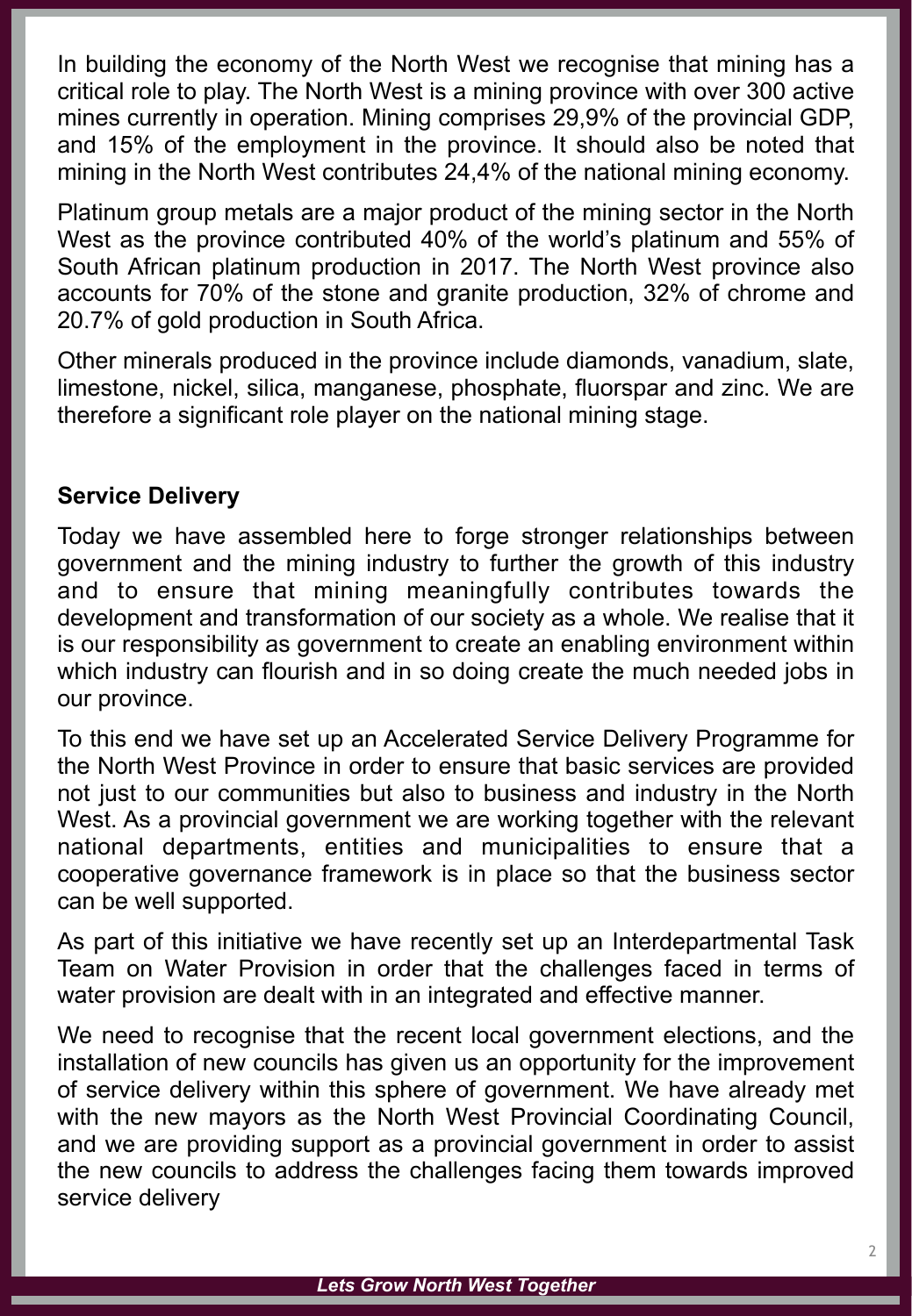We are also engaging with the various components of business and industry in the province in order to set up constructive working relationships geared towards growing the economy and resolving issues of service delivery. One such engagement has been with the North West Chamber of Commerce and Industry (NWCoCI) and I am pleased to see the CEO of NWCoCI is part of this conference today. A Task Team has been set up out of that engagement in order to provide a channel for business to join hands with government in tackling issues of service delivery.

In this regard I should in addition mention that we are also participating in a Task Team set up by the Department of Water and Sanitation that is providing guidance for implementation of the upgrading of the Brits Water Treatment Works in order to increase the capacity of this facility from 60 Megalitres / day to 80 Megalitres / day. A number of mines in the area have offered technical and project management support for this project and are part of a Technical Sub-Committee in this regard.

I am going into some detail on these issues as this is all part of the provision of an enabling environment by government. It goes to the heart of building partnerships between government and industry, in this instance the mining sector, so that the enabling environment becomes a reality and economic growth and job creation can be achieved.

## **Social and Labour Plans**

Today we have converged here as critical stakeholders to talk about how we can find ways to expand the mining sector to the benefit all the role players. The mining sector has a potential to grow and to create more jobs but also to change the lives of the communities where mining operations are taking place. While recognizing the investments made by mining companies, we must also ensure the meaningful development of mining communities and the implementation of Social and Labour Plans.

History shows us that a healthy relationship between the mining industry and mining communities is beneficial to all concerned. In this regard we would encourage both existing mining operators and potential investors to ensure that Social and Labour Plans are comprehensive in their construction as well as effective in their implementation.

It is important not to treat the requirement of Social and labour Plans as a tick box exercise. There is an expectation that these plans would cover a range of aspects including *inter alia* housing, water and sanitation in order to ensure that there is stability and a sense of belonging within mining communities.